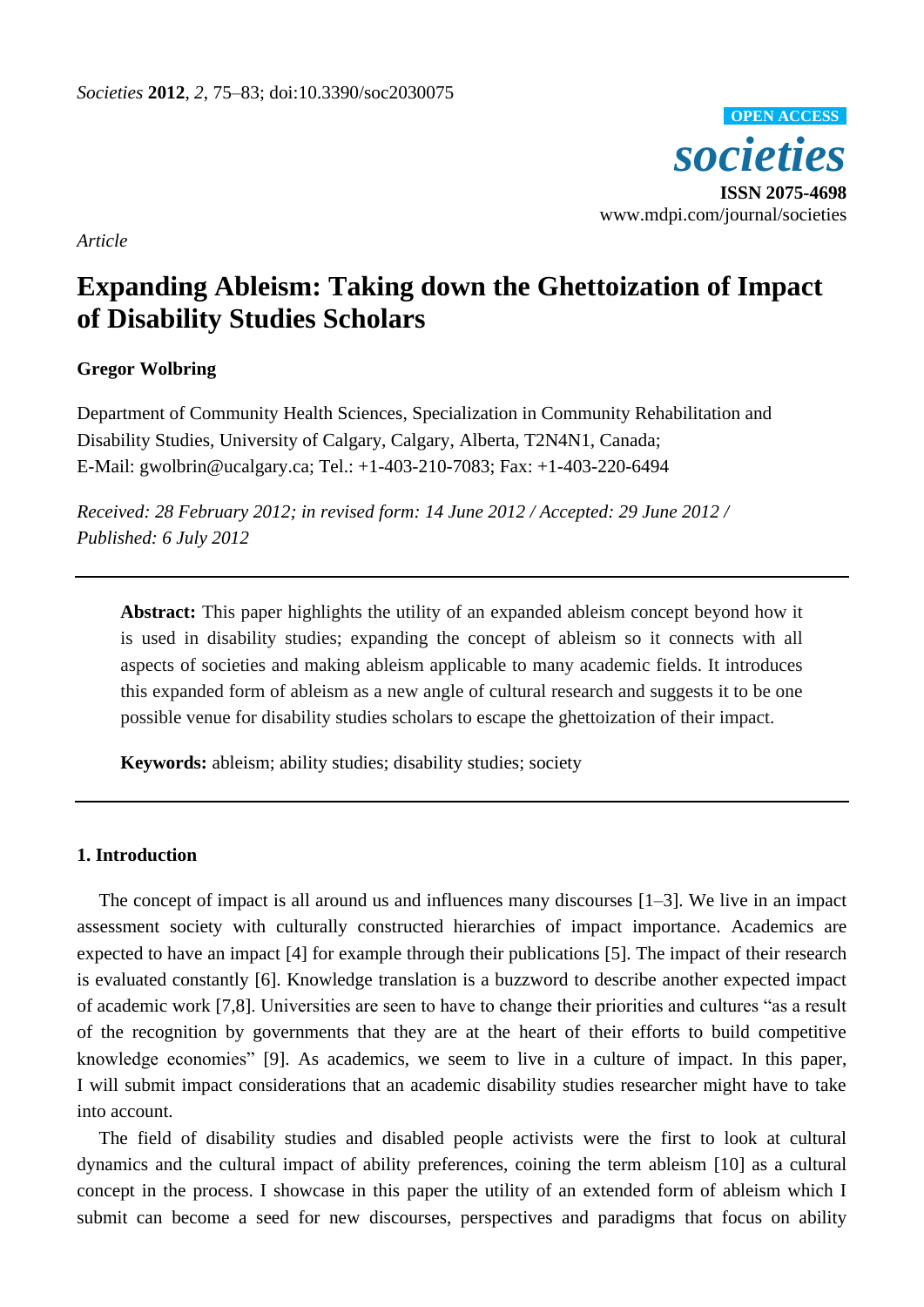favouritism as a basis for analysing existing and future cultural dynamics. I see ableism as a concept essential for being able to deal with ability expectation challenges for societies and individuals to come, especially for those linked to advances in science and technologies [11]. I submit that the extended form of ableism is a possible way for disability studies scholars to escape among other things the ghettoization of their impact.

## **2. Disability Studies Scholars and their Impact**

Disability studies scholars face numerous impact challenges such as: (1) who to serve (academia, or disabled people, or both); (2) which field of academics to impact; (3) which problems to tackle; (4) which space to influence; and (5) the ghettoization of the disability studies field and its impact.

## *2.1. Challenge 1*

The first challenge is whether disability studies scholars want to serve their own academic field, or whether they want to serve disabled people, or both? In order to serve academia scholars have to fulfil their impact expectations which are, among others, about publishing in high impact journals whereby impact factors are not generated by the amount of people reading an article but by how often one article is cited by other academics [12]. If scholars want to serve disabled people, the question is whether they can do so by not interacting with disabled people. Indeed many disability studies scholars are also activists [13], which goes against the "detached objectivity" [13], an expectation in many research fields. It also leads to a reorientation of where one tries to publish. Publication in high impact academic journals would only make sense if they are: (a) open access allowing a broad group of disabled people to have access to the writings, and (b) the time from submission to notice of decision (whether the decision is positive or negative) is reasonable (e.g., less than 3 month) and the time from notice of acceptance to publication in an open access format is shortly thereafter (e.g., less than 4 weeks). Fulfilling these two characteristics ensures one's impact is as timely and as broad as possible. Furthermore, to serve disabled people as a scholar, the publication strategy would also have to include other venues of publication such as blogs and social networking sites in a more non-academic language given that the level of education of disabled people varies so much. In the end, the disability studies scholar will have to be a hybrid, trying to serve academia and disabled people. However, this is not an easy undertaking as the often-present conflict between disability studies scholars and nonacademic disabled people [13] shows.

The impact dilemma does not stop here.

## *2.2. Challenge 2*

In order to have impact as an academic one needs money to do research. This leads to the question for disability studies scholars which granting agency to apply to and how to phrase the research question. Non-medical research topics pertaining to disabled people can be a hard sell (e.g., ongoing discussions in Canada [14]). As the medical field has a strong influence on how disable people are perceived and treated, a disability studies scholar has to engage with the medical and rehabilitation field and understand the existing dynamics. This might be fundable by health research related granting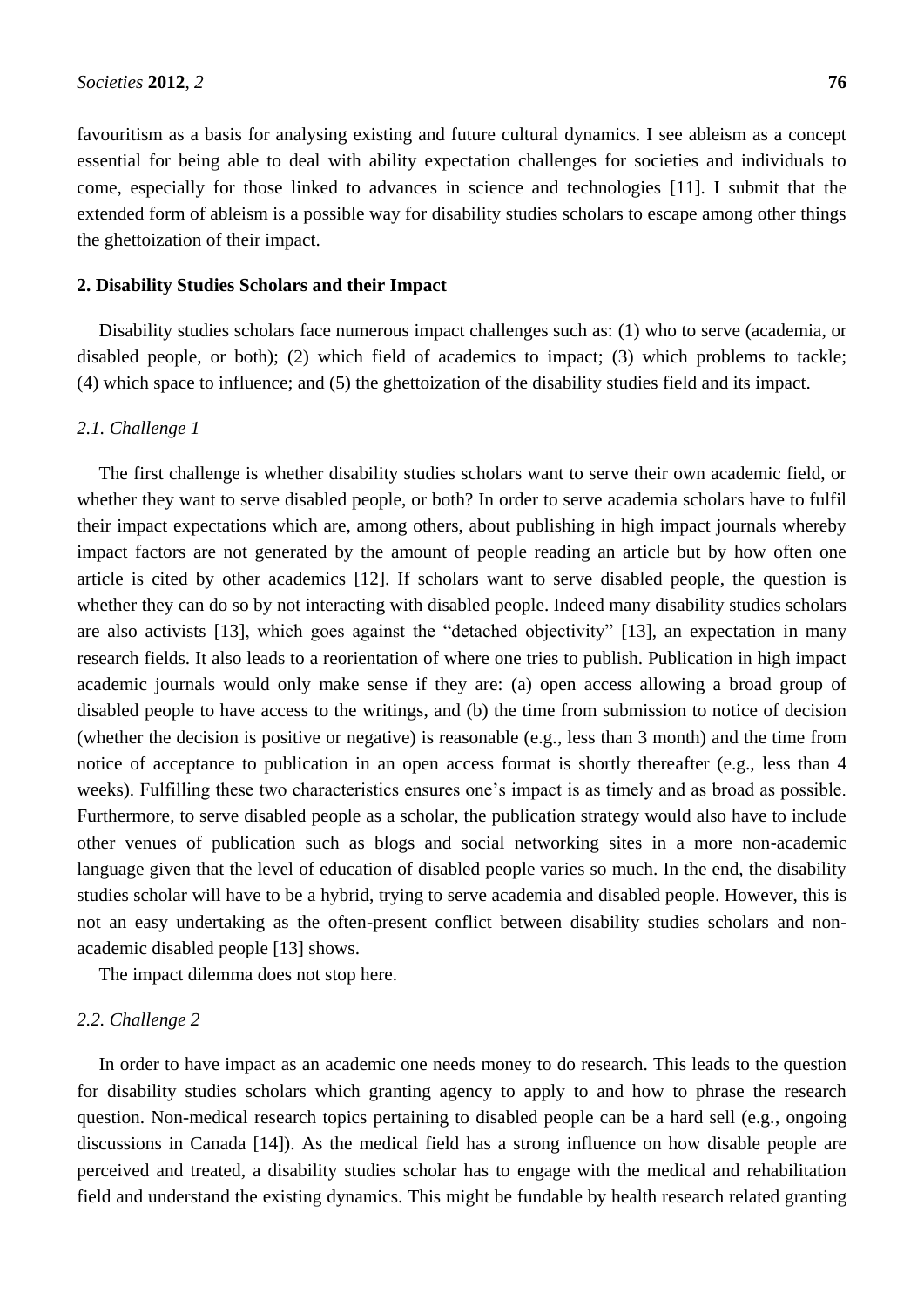agencies. At the same time, a disability studies scholar also has to impact other cultural researchers, sociologists, economists and so forth given that the life of disabled people can be improved through the works of academics from many fields. Here we have another hybrid model of impact. As a disability studies scholar, I submit that one has to be able to engage with academics of various fields, including the medical and rehabilitation ones, and enable them to engage with the disability studies analysis of a given issue.

## *2.3. Challenge 3*

Another hybrid of impact originates from the timeline of the problem. One can cover historical problems, current problems and one can perform so-called foresight analysis—identifying problems to come and their impact in order to give disabled people and their organizations knowledge they can use to prepare themselves, to develop resistance, resilience and adaptation strategies. As a disability studies scholar one may have to strife in one's grant proposals to cover historical, current, and future issues, often collaborating with and including multiple timeline event experts to their team. However, one only has this luxury if one applies for certain grants, which comes with certain rules and a certain amount of money. At the moment I would submit that the foresight is under-developed.

## *2.4. Challenge 4*

Then there is the challenge of glocalization [15], the reality that the local can influence the global and *vice versa*. This means that a disability studies scholar in a particular geographical and cultural space should keep in mind how their work might influence other geographical and cultural spaces and how developments elsewhere might impact their work. This means that one has to be a scholar with both a local and global outlook.

However, even if a disability studies scholar is able to deal with the challenges outlined so far there is the issue of ghettoization of the disability studies field and its impact.

# *2.5. Challenge 5*

How much good can one's work do if disabled people, disability studies scholars and people linked to them access and use one's work but is ignored by other academics, policy makers and individuals? There are various disability studies journals in various countries of which publications are open access. On the one hand, as a disability studies scholar, one may want to publish in these journals but depending on who accesses these journals one might have a bigger impact academically and on the living situation of disabled people if one publishes in a non-disability studies journal. Then again, disability studies based reasoning or topics may be rejected in many of these journals. How much one's academic work is read outside the disability area and how much of one's arguments are seen to have a broader applicability beyond the social group of disabled people influences one's ability to produce positive change for disabled people. Impact often depends on other social groups and their academic and non-academic members. Thus, a disability studies scholar may have to strive for positive change not only for disabled people but for society as a whole. Indeed analytical work done in disability studies has the ability to change the lives of 'non-disabled' people for the better as well.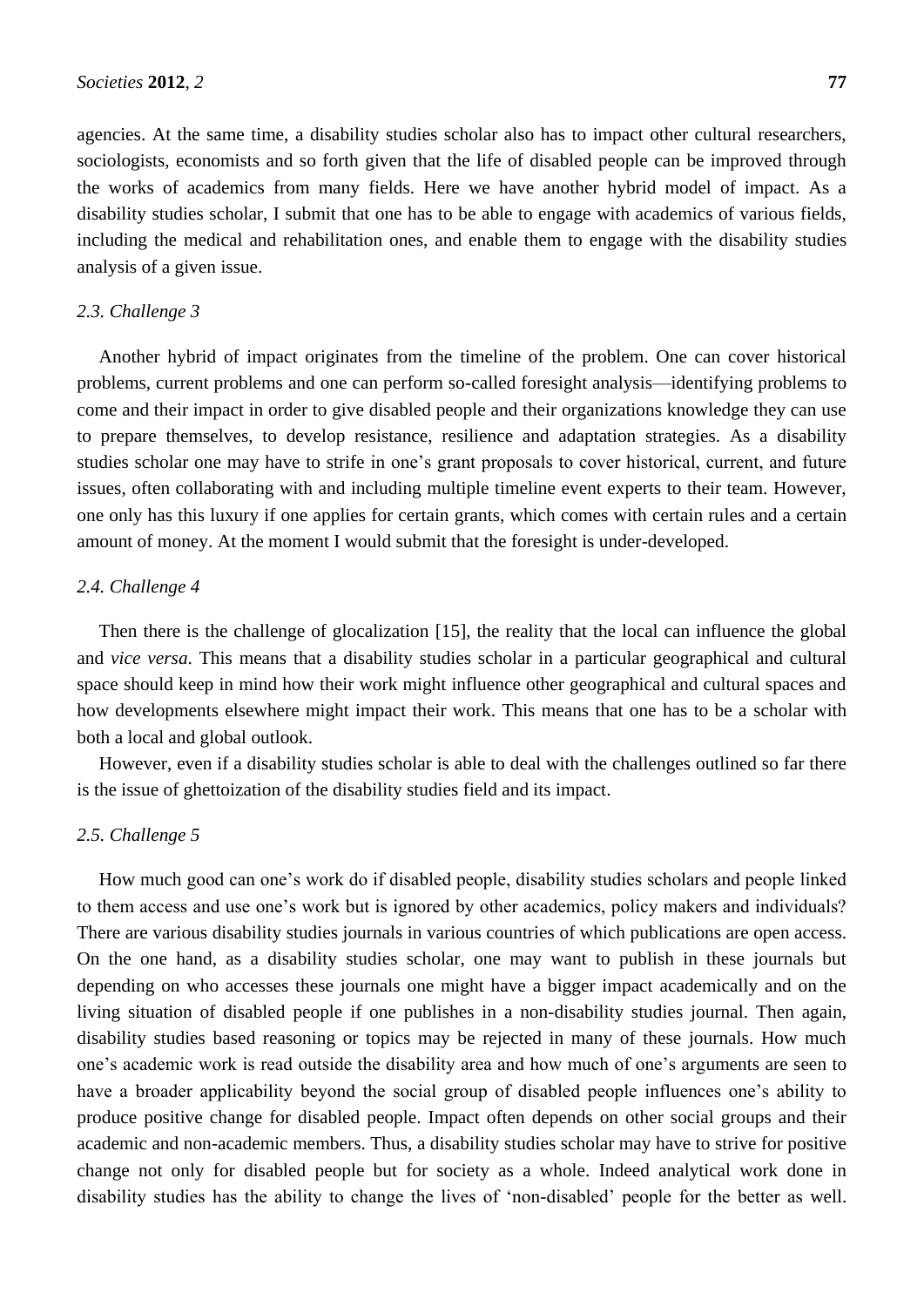However, for this type of impact to happen one's work has to be recognized as being useful for tackling problems that society as a whole and other social groups face. Disability studies scholars face a huge challenge in the ghettoization of their impact. How can they convince others, not directly related to their area, of the utility their work has for 'others'? Disability studies-based research, especially the work around the concept of ableism, has strong utility outside disability studies, but so far, it is rarely applied outside of the disability studies realm.

#### **3. Broadening the Ableism Concept**

According to the award winning *Encyclopedia of Disability* edited by disability studies scholar Gary Albrecht, the term ableism evolved from the disabled people rights movements in the United States and Britain during the 1960s and 1970s [10] and it is used by various disability studies scholars [16]. Ableism "describes prejudicial attitudes and discriminatory behaviors toward persons with a disability. Definitions of ableism hinge on one's understanding of normal ability and the rights and benefits afforded to persons deemed "normal" [10]. Handicapism is a term with similar meaning than ableism; it was coined by Biklen and Bogdan in 1977 [17,18]. Handicapism is defined "as a set of assumptions and practices that promote the differential and unequal treatment of people because of apparent or assumed physical, mental, or behavioral differences" [17]. Both terms highlight the negative treatment [19] disabled people experience because their body abilities do not fit the cultural preference for species-typical normative ability functioning and who therefore are labelled as ‗impaired', as not able enough, as not able in the right way [20–22]. Sometimes ableism is used to only highlight the species-typical ability preference whereby the negative treatment of a person labelled as impaired due to their sub species-typical perceived body-related abilities (physical, mental, neuronal, behavioural or cognitive) is covered by the term disablism [19].

So far, the discourse around ableism leaves the impression that it is about species-typical versus sub species-typical body-related (physical, mental, neuronal, cognitive or behavioral) abilities and that ableism is a dynamic that plays itself out between people who adhere to normative species-typical body-related abilities and people labelled as not having these normative abilities. Still, ableism is not employed as an analytical tool to investigate other 'isms' such as racism and sexism or in the context of non-body related abilities. I submit that ableism can be understood in a broader and more pervasive way than its original meaning and application [23,24]. Ableism is not limited to the discourse around abilities of the body and abilities of disabled people. Every person cherishes certain abilities and finds others non-essential. Some people cherish the ability to buy a car, some the ability to mountain climb, some the ability to perform academic work and others manual work [25]. Some societies are structured around GDP-ism (the ability to produce a GDP), efficiency, productivity and consumerism (the ability to consume) [23,24], others could be organized around equity and empathy or any set of abilities [26]. The list of abilities one can cherish is endless with new and different abilities appearing all the time. The cherishing of abilities happens on the level of individuals as well as the level of households, communities, groups, sectors, regions, countries and cultures. There is a frequent trade-off between numerous abilities [25]. Furthermore ableism as such does not have to be negative –as it is used within the discourse around disabled people rights and disability studies—it just highlights that one favours certain abilities and sees them as essential. However ableisms can also be used to support negative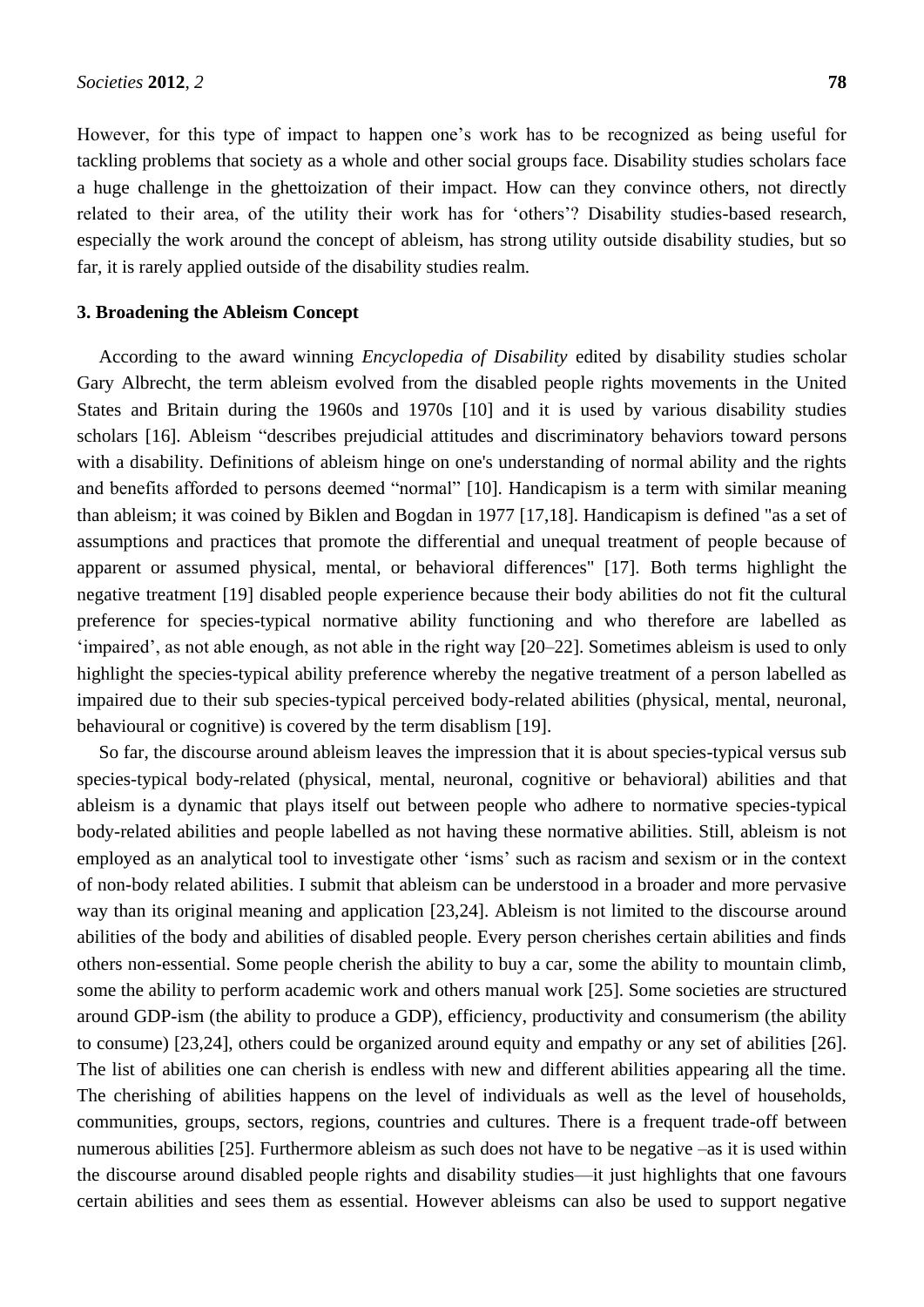actions and 'isms' such as sexism and racism [23,24]. During the fight for voting rights in the beginning of the  $20<sup>th</sup>$  century women in various Western countries were for example told that (a) rationality is an important ability, and (b) that women do not possess rationality [21,22]. This was used to deny women the right to vote. Racism is often linked to cognitive ability narratives whereby it is claimed that groups of certain racial or ethnic backgrounds are less cognitively able than others [21,22]. Ableism used in a negative way often leads to disablism [19] which linked to the broader sense of ableism means the lack of accommodation for the needs of people and other biological structures who are seen to not have certain abilities; the unwillingness to adapt to the needs of others. What abilities are seen as essential and positive or which abilities or lack thereof are seen as negative are negotiated. Ableism in its general form leads to an ability based and ability justified understanding of oneself, one's body, one's relationship with others within one's species, other species and one's environment [27]. Let's give a few examples. To stay first with the body; we see an increase in narratives that push for the modification of the human body beyond the species-typical boundary. The social movement of transhumanism is all about enhancing the human body beyond the species-typical. According to Humanity+ formerly the World Transhumanist Association, transhumanism is, "The intellectual and cultural movement that affirms the possibility and desirability of fundamentally improving the human condition through applied reason, especially by developing and making widely available technologies to eliminate aging and to greatly enhance human intellectual, physical, and psychological capacities" [28].

This leads to a transhumanization of ableism where species-typical and so called sub species-typical exhibition of body-related abilities are seen as problematic, as less desirable [11]. The transhumanization of ableism and ability expectations might impact what we perceive as healthy bodies leading to the transhumanization of the meaning of health [29]. It might lead to the scenario where only certain beyond species-typical body abilities are seen as healthy [29]. Changes to the understanding of the term health bring forth a change in how we define various health related terms such as burden of disease [29]. We might also transhumanize various health related instruments; disability adjusted life years could morph to mean years lost due to not being enhanced [29]. The purpose of health insurances could change in such a way that it's not used anymore to ensure access to restorative medical treatments towards the species-typical but to ensure access to enhancement medicine, to ensure that people have money for a body upgrade beyond the species-typical [29]. This scenario fits with the dynamic that enhancements get better and better and that one does not want to be obsolete [29,30]. The transhumanization of ableism will also impact non-health related ability expectations, like when a person is seen as productive enough, competitive enough or efficient enough. We know that body consumerism is on the rise [30]. It is a form of ableism that expects beyond species-typical abilities that might add to this consumerism given that one might feel in ill health or simply as unprepared for given ability expectations (work, education) without body upgrades. Expanding ableism to include beyond-species typical ability expectation dynamics gives all kind of disciplines such as sociology, various forms of ecology or sport an angle to discuss the impact of changing ability expectations linked to science and technology advancements.

The relationship between humans and nature can also be investigated through an ableism and ability expectation lens. For example the anthropocentric view of the relationship between humans and nature has different ability expectations (nature is there to fulfil desires of humans) than the bio-centric view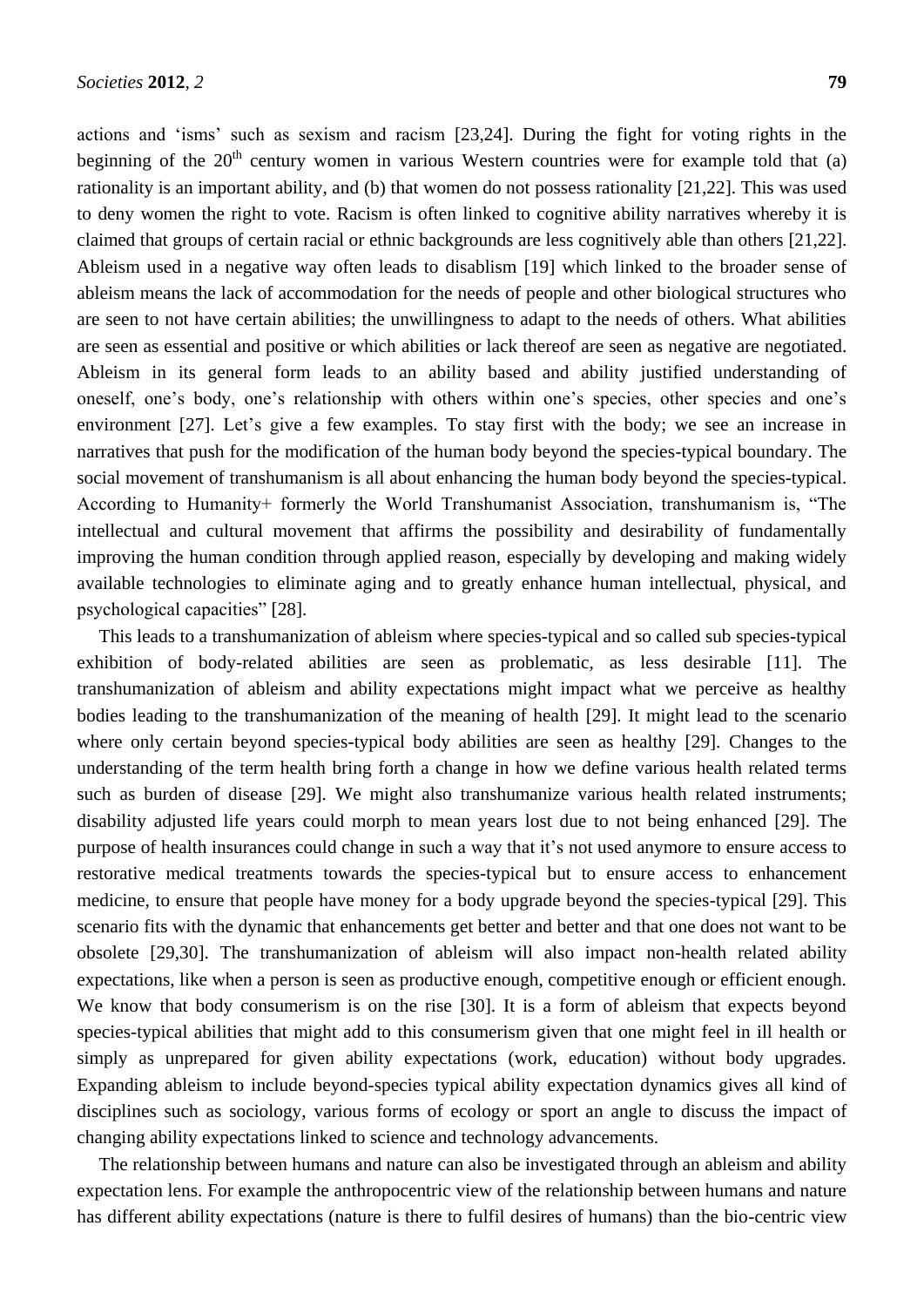(where humans are to live in harmony with nature) [27]. I submit that eco-ableism is a conceptual framework for analysing enabling and disabling human ability desires, a class of desires that shape the relationship between humans and their environment. One can also investigate different ecological movements from eco-feminism to shallow or deep ecology movement for their ability expectations which in turn gives one a new handle on how different movements might complement each other or not. Analyzing various environmental treaties through an ability expectation lens gives one a new angle to evaluate the usefulness of treaties for various social groups.

Which abilities one cherishes impacts also one's perception of energy security and what actions one wants to pursue to gain or retain energy security [27]. Ability expectation differences between various social groups play themselves out around energy and climate change policies [27].

Ability expectations are also at the root of how one perceives waste. A vegetarian very likely perceives the use of 19,000 litres of water to generate 1 kilogram of beef as waste, whereas one who has the ability expectation of consuming meat might not perceive the water used as waste [31].

Two more examples of 'isms' influenced by ability expectations are ageism where one treats the elderly badly as one expects the abilities of youth and youthism of a non-youth [32].

Broadening ableism allows for the general realization of possible problems and opportunities of ability based judgements and problems with disablements and disablism linked to a negative use of ableism. One could make an argument that an agreement in negotiations such as the climate summits is impossible if the ability expectations of different players are irreconcilable [27]. Broadening ableism allows disability studies scholars, other scholars and non-academics to investigate nearly every facet of social actions as they all have ability expectation components. Furthermore it allows us to not just look at what is wrong, as one often does in disability studies, but to be part of ability studies which is the study of how we, as individuals or social structures, come to favour certain abilities and how we make trade-offs between different abilities [23,24]. This opens up a whole new area of impact for everyone. The impact is not so much rectifying negative actions but foresight oriented. It allows for the generation of knowledge around and impact assessment of ability preference decisions that might prevent negative actions from the start. A broader conventionalization of ableism allows for an appreciation of cultures based on ability preferences in general and the cultural wars between entities adhering to different ability preferences. The broader conventionalization of ableism allows disabled people and others to see commonalities as to how ableisms impact them and to learn from each other and support each other.

#### **4. Conclusions**

Culture is a "way of life shared by members of a group" and "includes common beliefs, rules of behaviour, traditions, and customs" and "is learned and passed down to children" [33]. Ability expectations and preferences are one dynamic through which members of a group judge others and themselves and their lives. Ability preferences and judgments are at the root of many rules of behaviours and customs. I submit that the cultural concept of ableism and the dynamic of ability expectations is a gift from the disabled people rights movement and disability studies to the rest of the world, academic or otherwise [25]. I submit that broadening the focus of ableism is a means to break down the ghettoization of impact of the field of disability studies and disabled people. It allows the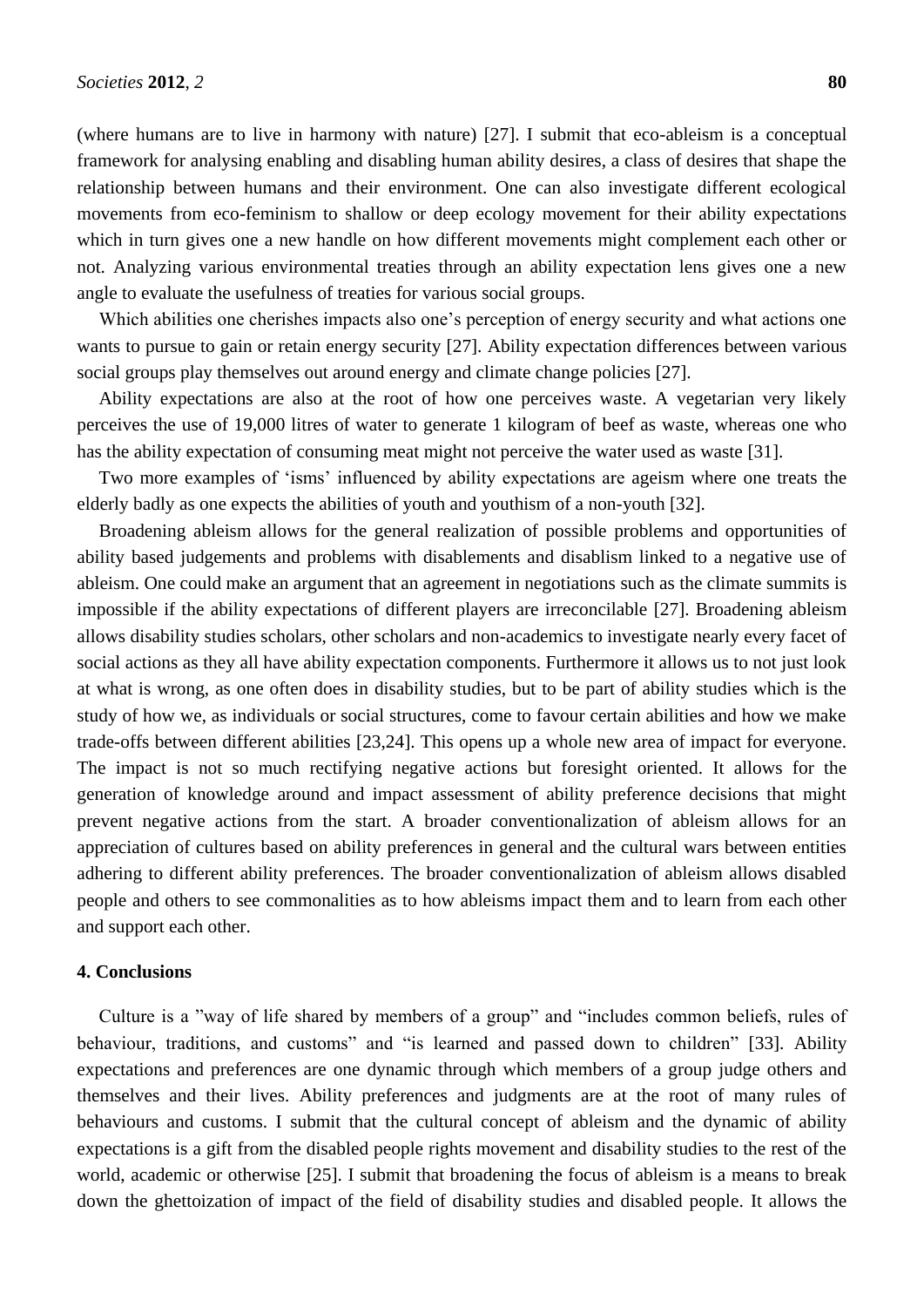wisdom around ableism-driven disablement, generated within disability studies and the disabled people rights movement, to be applied to problems the 'non-disabled' face. Every disability studies scholar is, among others, an ability-cultural researcher. I submit that many academics outside the realm of disability studies might find it fruitful to be an ability-cultural researcher, to investigate cultural aspects of ability preferences, the culture of ability preferences and the impact of ability preferences on society.

## **Acknowledgments**

This work was in part funded by a standard operating grant of the Social Sciences and Humanities Research Council of Canada.

#### **References and Notes**

- 1. Arber, W. The impact of science and technology on the civilization. *Biotechnol. Adv.* **2009**, *27*, 940–944.
- 2. Frankish, J.C.; Green, L.W.; Ratner, P.A.; Chomik, T.; Larsen, C. *Health Impact Assessment as a Tool for Populatiuon Health Promotion and Public Policy*; Public Health Agency of Canada, University of British Columbia: Vancouver, Canada, 1996. Available online: http://catalogue.iugm.qc.ca/GEIDEFile/healthimpact.PDF?Archive=192469191064&File=healthi mpact PDF (accessed on 12 February 2012).
- 3. Cave, B.; Birley, M. The Need to Include Health Impact Assessment at the International Monetary Fund. *Int. J. Health Serv.* **2010**, *40*, 179–181.
- 4. Li, S.; Ou-Yang, H. *Incentives, Performance and Academic Tenure. Working Paper*; Duke University: Durham, NC, USA, 15 October 2003.
- 5. Harzing, A.W. *The Publish or Perish Book*; Tarma Software Research Pty Ltd: Melbourne, Australia, 2010.
- 6. Donovan, C. The qualitative future of research evaluation. *Sci. Publ. Pol.* **2007**, *34*, 585–597.
- 7. Fielding, J.E.; Marks, J.S.; Myers, B.W.; Nolan, P.A.; Rawson, R.D.; Toomey, K.E. How do we translate science into public health policy and law? *J. Law Med. Ethics* **2002**, *30*, 22–32.
- 8. Williams, A.; Holden, B.; Krebs, P.; Muhajarine, N.; Waygood, K.; Randall, J.; Spence, C. Knowledge translation strategies in a community-university partnership: Examining local Quality of Life (QoL). *Soc. Indic. Res.* **2008**, *85*, 111–125.
- 9. Sizer, J. Research and the Knowledge Age. *Tert. Educ. Manag.* **2001**, *7*, 227–242.
- 10. Various. *Encyclopedia of Disability*; Sage Publisher: Newbury Park, CA, USA, 2006.
- 11. Wolbring, G. Is there an end to out-able? Is there an end to the rat race for abilities? *J. Media Cult.* **2008**, *11*, No. 3.
- 12. Van Teijlingen, E.; Hundley, V. Getting your paper to the right journal: A case study of an academic paper. *J. Adv. Nurs.* **2002**, *37*, 506–511.
- 13. Danforth, S.; Gabel, S.L. *Vital Questions Facing Disability Studies in Education*, 2nd ed.; Peter Lang Pub Inc: New York, NY, USA, 2006.
- 14. Canadian Disability Studies Association Minutes of the Annual General Meeting of the Canadian Disability Studies Association. Canadian Disability Studies Association, Frederiction, Canada, 28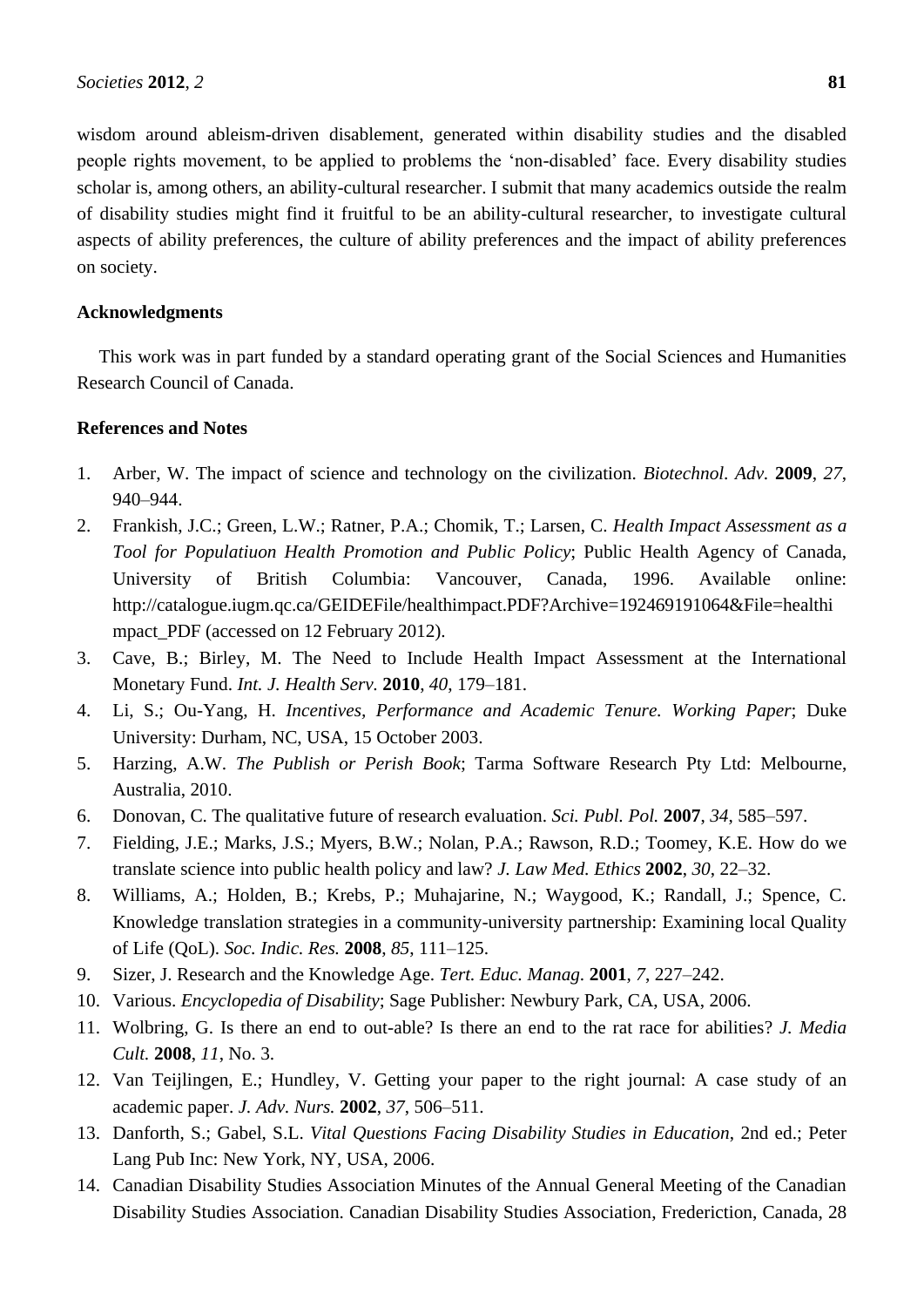May 2011. Available online: http://www.cdsa-acei.ca/annual\_report\_11.pdf (accessed on 12 February 2012).

- 15. Robertson, R. Glocalization: Time-space and homogeneity-heterogeneity. In *Global Modernity*; Featherstone, M., Lash, S., Robertson, R., Eds.; Sage Publications: Thousand Oaks, CA, USA, 1995; pp. 25–44
- 16. Wolbring, G. Ableism bibliography. Ableism blog at wordpress.com, 2012. Available online: http://ableism.wordpress.com/ableism-bibliography/ (accessed on 12 February 2012).
- 17. Bogdan, R.; Biklen, D. Handicapism. *Soc. Pol.* **1977**, *7*, 14–19.
- 18. Bogdan, R.; Biklen, D.; Blatt, B.; Taylor, S.J. Handicap Prejudice and Social Science Research. In *Living Environments for Developmentally Retarded Persons*; Haywood, C.H., Newbrough, J.R., Eds.; University Park Press: Baltimore, MD, USA, 1981; pp. 235–247.
- 19. Miller, P.; Parker, S.; Gillinson, S. *Disablism How to Tackle the last Prejudice*; DEMOS: London, UK, 2004. Available online: http://www.demos.co.uk/files/disablism.pdf (accessed on 12 February 2012).
- 20. Campbell, F.A.K. Inciting Legal Fictions: 'Disability's' Date with Ontology and the Ableist Body of the Law. *Griffith Law Rev.* **2001**, *10*, 42.
- 21. Carlson, L. Cognitive Ableism and Disability Studies: Feminist Reflections on the History of Mental Retardation. *Hypatia* **2001**, *16*, 124–146.
- 22. Overboe, J. Vitalism: Subjectivity Exceeding Racism, Sexism, and (Psychiatric) Ableism. *Wagadu: J. Transnat. Women's Gender Stud.* **2007**, *4*, 23–34.
- 23. Wolbring, G. Why NBIC? Why Human Performance Enhancement? *Innovation-Abingdon* **2008**, *21*, 25–40.
- 24. Wolbring, G. The Politics of Ableism. *Development* **2008**, *51*, 252–258.
- 25. Wolbring, G. Ableism, disability studies and the academy. Equity Matters blog of the Canadian Federation for the Humanities and Social Sciences. http://blog.fedcan.ca/2011/06/17/ableismdisability-studies-and-the-academy/ (accessed on 12 February 2012).
- 26. Wolbring, G. Ableism and Favoritism for Abilities Governance, Ethics and Studies: New Tools for Nanoscale and Nanoscale enabled Science and Technology Governance. In *The Yearbook of Nanotechnology in Society, vol. II: The Challenges of Equity and Equality*; Cozzens, S., Wetmore, J.M., Eds.; Springer: New York, NY, USA, 2010.
- 27. Wolbring, G. Ableism and energy security and insecurity. *Stud. Ethics Law Tech.* **2011**, *5*, Article 3.
- 28. World Transhumanist Association The Transhumanist FAQ A General Introduction Version 2.1. World Transhumanist Association Webpage. http://humanityplus.org/learn/philosophy/faq# answer 19 (accessed on 12 February 2012).
- 29. Wolbring, G. Nanotechnology and the Transhumanization of Health, Medicine, and Rehabilitation. Kleinmann, D., Delborne, J., Cloud-Hansen, K., Handelsman, J., Eds.; Mary Ann Liebert: New Rochelle, NY, USA, 2010; pp. 290–303.
- 30. Wolbring, G. Obsolescence and body technologies Obsolescencia y tecnologías del cuerpo. *Dilemata Int. J. App. Ethics* **2010**, *2*, 67–83.
- 31. Wolbring, G.; Leopatra, V.; Noga, J. The sentiment of waste and the measure of footprints evaluated through an ableism lens. *Eubios J. Asian Int. Bioethics* **2012**, *22*, 117–123.